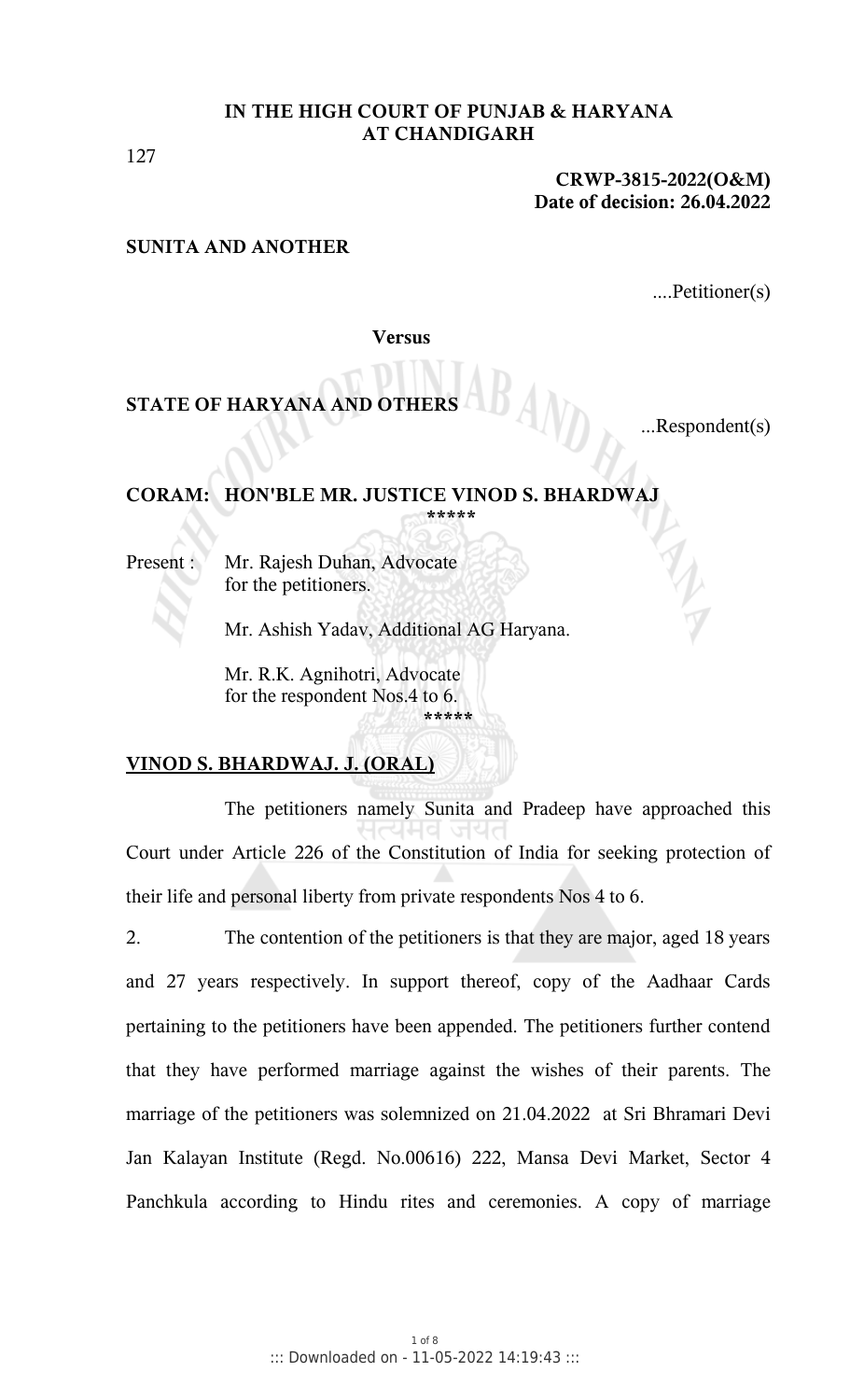### **CRWP-3815-2022(O&M) - 2 -**

certificate (Annexure P-4) has also been appended. The petitioners apprehend threat to their lives and claim that there is a constant danger of being implicated in a false case.

3. Notice of motion.

4. Pursuant to supply of advance copy, Mr. Ashish Yadav, Additional AG Haryana has appeared and accepted notice on behalf of respondent-State.

5. Mr. R.K. Agnihori, Advocate appears on behalf of respondent Nos.4 to 6 and files his power of attorney. Learned counsel for respondent Nos.4 to 6 contends that the petitioners have concealed vital information from the Court and that it has been stated by the petitioners that this is their first marriage, whereas the petitioner No.1 was married earlier on 25.02.2022. He thus submitted that a wrong averment has been made by the petitioners in the present petition. Reference is made to the paragraph No.16 of the writ petition, wherein such averment has been made. He has further placed reliance upon the judgment of the Hon'ble Allahabad High Court in the matter of *Asha Devi & Another Vs. State of U.P. And Others* decided on 01.12.2020 in Writ C. No.18743 of 2020. The relevant extract of the said judgment is reproduced as under:-

> *16. According to own case of the petitioners, the petitioner no.1 is still a legally wedded wife of one Mahesh Chandra. As per own alleged application dated 17.09.2020 (as reproduced in para 6 above), the petitioners are living as husband and wife and they have sought protection from interference in their living together as husband and wife. Once the petitioner No.1 is a married woman being wife of one Mahesh Chandra, the act of petitioners particularly the petitioner No.2, may constitute an offence under Sections 494/495 I.P.C. Such a relationship does not fall within the phrase "live-in-relationship" or "relationship in the nature of marriage". The writ petition has been filed by the petitioners for protection from interference by*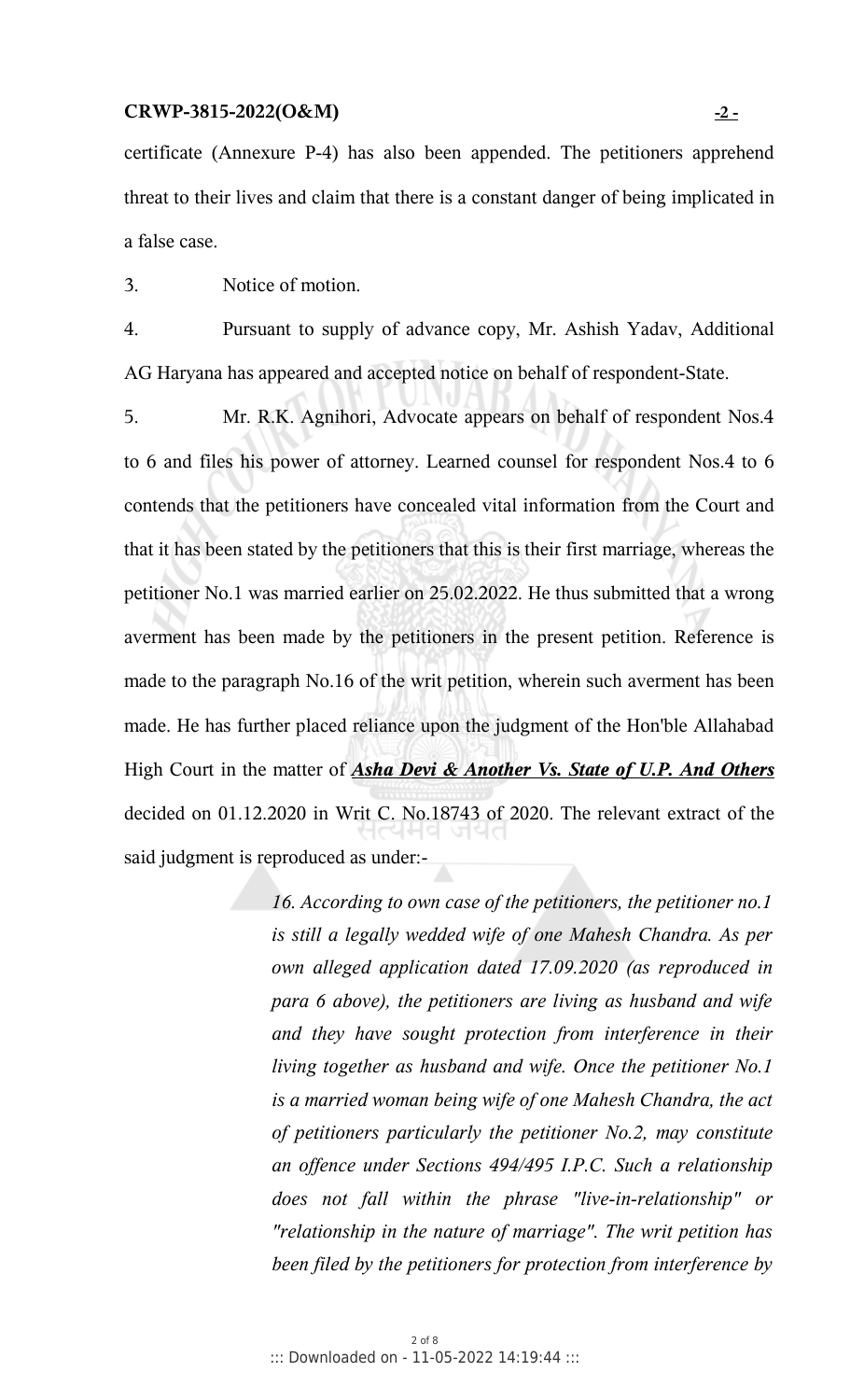*others in their living as husband and wife. If the protection as prayed is granted, it may amount to grant protection against commission of offences under Sections 494/495 I.P.C.* 

6. I have considered the submissions advanced by the counsel appearing on behalf of the parties and perused the judgment relied upon by the learned counsel for the respondent Nos.4 to 6.

7. The Hon'ble Supreme Court has time and time again observed that it is not the Court's domain to intervene in the matters of choice or suitability of a marriage/relationship of an individual. In this respect, the concurring judgment authored by Hon'ble Dr. Justice D.Y. Chandrachud, in *Shafin Jahan Vs. Asokan K.M. (Criminal Appeal No.366 of 2018 decided by Hon'ble Supreme Court on 09.04.2018)*, is noteworthy to mention, and thus, the relevant extract thereof reads as under:

> *"23. . . . . .The High Court has lost sight of the fact that she is a major, capable of taking her own decisions and is entitled to the right recognised by the Constitution to lead her life exactly as she pleases. The concern of this Court in intervening in this matter is as much about the miscarriage of justice that has resulted in the High Court as much as about the paternalism which underlies the approach to constitutional interpretation reflected in the judgment in appeal. The superior courts, when they exercise their jurisdiction parens patriae do so in the case of persons who are incapable of asserting a free will such as minors or persons of unsound mind. The exercise of that jurisdiction should not transgress into the area of determining the suitability of partners to a marital tie. That decision rests exclusively with the individuals themselves. Neither the state nor society can intrude into that domain. The strength of our Constitution lies in its acceptance of the plurality and diversity of our culture. Intimacies of marriage, including the choices which individuals make on whether or not to marry and on*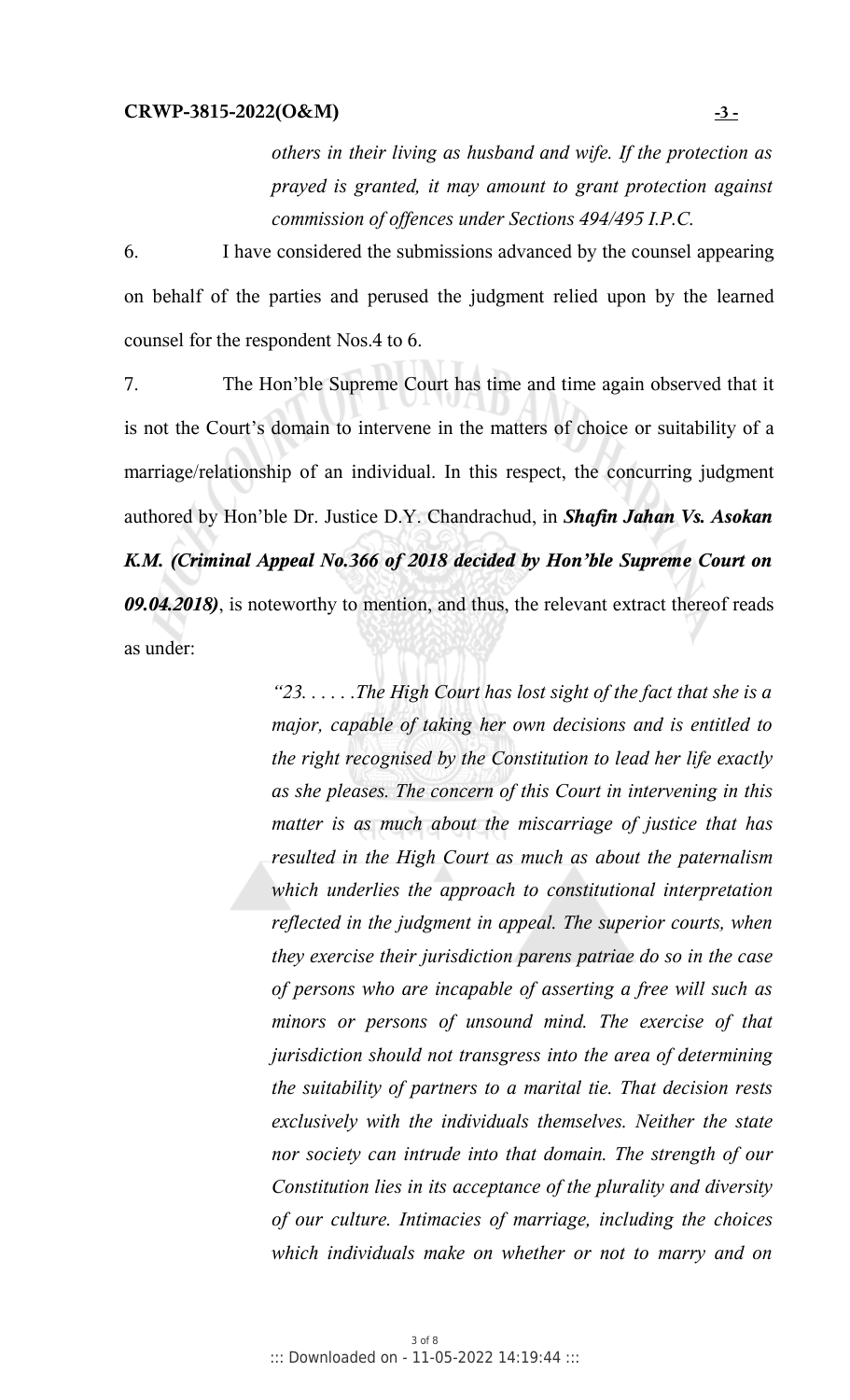*whom to marry, lie outside the control of the state. Courts as upholders of constitutional freedoms must safeguard these freedoms. The cohesion and stability of our society depend on our syncretic culture. The Constitution protects it. Courts are duty bound not to swerve from the path of upholding our pluralism and diversity as a nation.*

*24. Interference by the State in such matters has a seriously chilling effect on the exercise of freedoms. Others are dissuaded to exercise their liberties for fear of the reprisals which may result upon the free exercise of choice. The chilling effect on others has a pernicious tendency to prevent them from asserting their liberty. Public spectacles involving a harsh exercise of State power prevent the exercise of freedom, by others in the same milieu. Nothing can be as*

*destructive of freedom and liberty. Fear silences freedom".*

8. The relief of protection of life and liberty guaranteed under Article 21 of the Constitution of India cannot be denied to a citizen merely because he happens to commit an offence punishable under the Indian Penal Code. Every citizen of the country is entitled to protection of his life and liberty under the Constitution of India even though he may be a hardened criminal or may have committed any other offence. Such protection of law cannot be denied to a person except where the rights of the person or his liberties are to be denied to him by operation of law or in a procedure known to law.

9. The Hon'ble Apex Court has even gone to the extent of casting a duty upon the courts to protect the rights of prisoners and convicts. The rule of law has to be held at the highest pedestal. The Constitutional right of protection cannot be abridged, except in a manner permitted by law. Further, the Courts do not substitute matrimonial or relationship choice of an individual who is major. The conflict or a personal conviction of a Court should not overshadow the statutory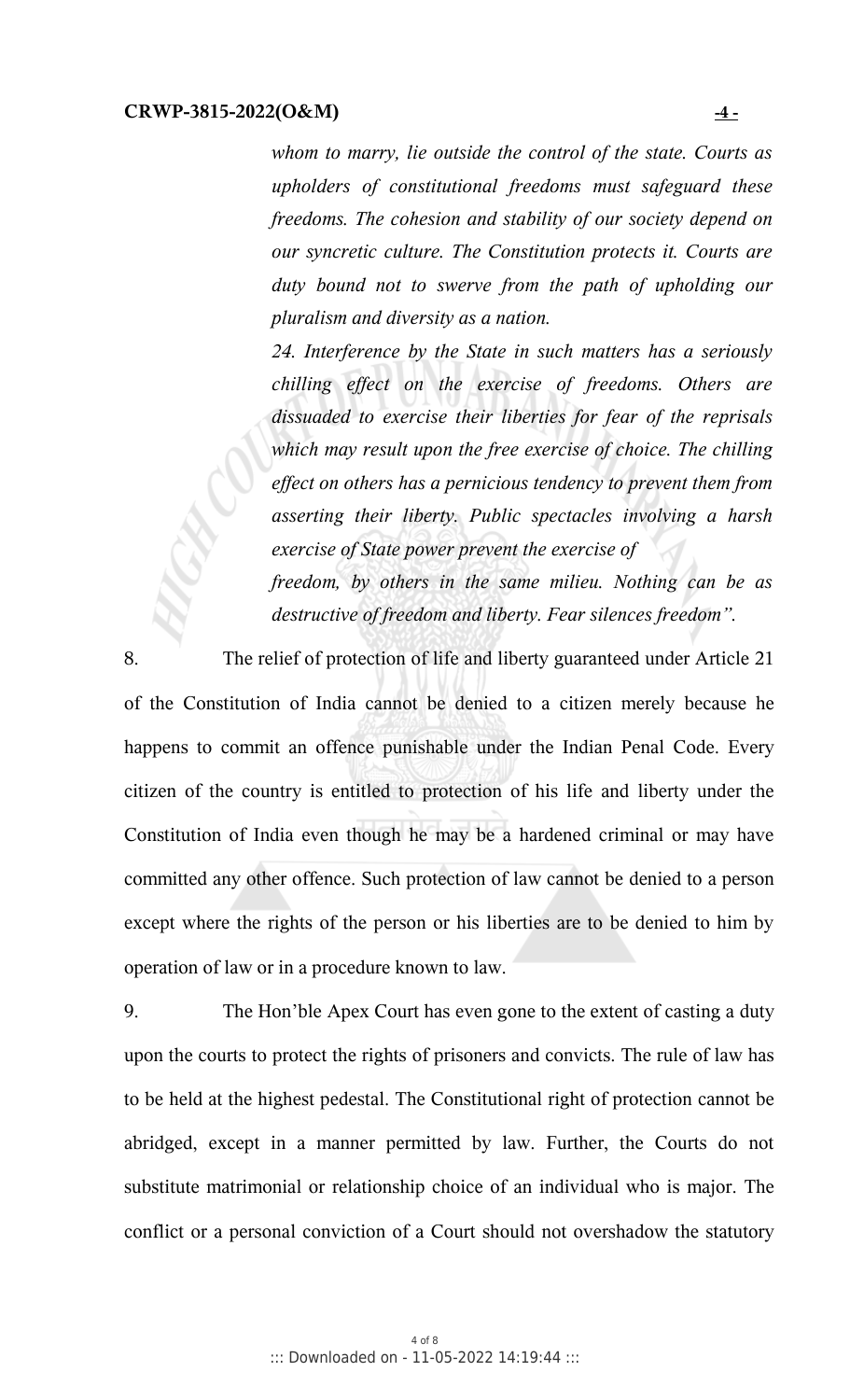and constitutional rights of an individual and rise beyond the constitutional morality that the Courts are bound to protect.

10. On the question of the extent of protection to the petitioners, it would be prudent to consider the opinion of the Hon'ble Apex Court in *Sunil Batra v. Delhi Administration & Others, reported in (1978) 4 SCC 409*. The Hon'ble Supreme Court succinctly laid down that it is the duty of the Supreme court and all other subordinate courts to protect the rights of our country's citizens and that in no way are even the prisoners and convicts exempt from this. In the matter of *Mohammed Ajmal Amir Kasab & Ors. Vs. State of Maharashtra & Ors., reported in (2012) 9 SCC 1*, the Hon'ble Apex Court exemplifies the significance of Rule of Law in our country wherein a dreaded terrorist, even after being caught red-handed, was still not deprived of his life and right to a free and fair trial until after sentencing. The State went above and beyond to protect the terrorist Kasab because India is a country where rule of law is supreme and no liberty can be taken away except without due process of law. Moral policing cannot be allowed to dictate the actions of the state nor can moral policing by the public at large be allowed or forgiven.

11. The Apex Court has laid down in no uncertain terms that the emphasis to be given to public morality is miniscule, when they are in conflict with constitutional morality, and that the Courts must uphold constitutional morality and rely on the same rather than obscure notions of societal morality, which have no legal tenability. In addition to the Courts' responsibility to uphold the principles of constitutional morality, there exists a parallel duty to not infringe upon the personal relationship between two free willed adults.

12. This Court finds itself firmly tied down to the principle of individual autonomy, which cannot be hampered by societal expectations in a vibrant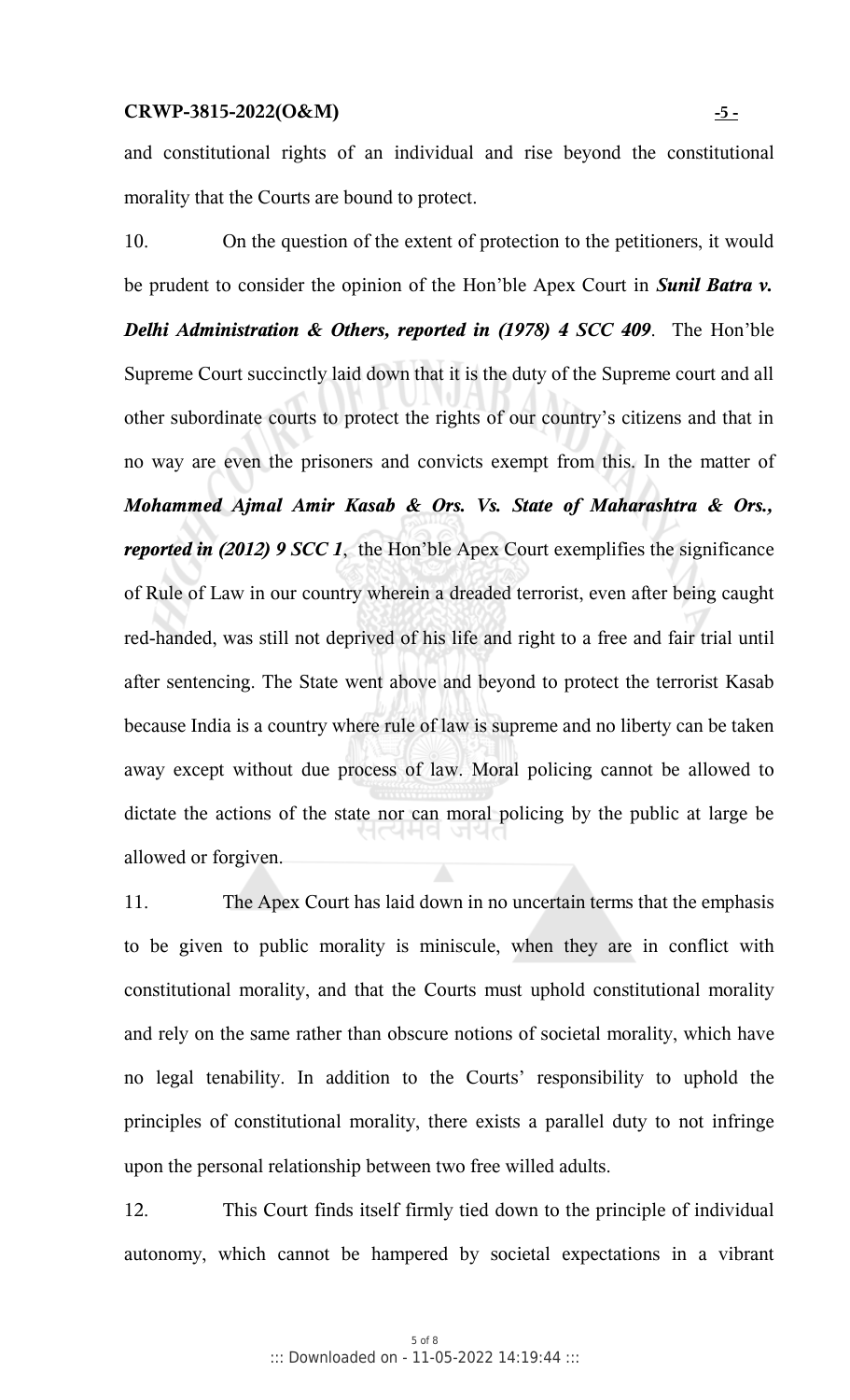### **CRWP-3815-2022(O&M) - 6 -**

democracy. The State's respect for the individual independent choices has to be held high. The public morality cannot be allowed to overshadow the constitutional morality, particularly when the legal tenability of the right to protection is paramount.

13. It is sufficiently clear to this Court that the Hon'ble Apex Court's standpoint is that there exists a duty of the State to protect and safeguard all fundamental rights, unless taken away by due process of law. Even if any illegality or wrongfulness has been committed, the duty to punish vests solely with the State, that too in attune with due process of law. In no circumstance can the State bypass due process, permit or condone any acts of moral policing or mob mentality. When the Right to life and liberty is even guaranteed to convicted criminals of serious offences, there can be no reasonable nexus to not grant the same protection to those in an "legal/illegal relationships".

14. The ratio of the judgment laid down by the Hon'ble Allahabad High Court being not binding on this Court fails to convince this Court and it also does not take into consideration the ratio laid down by the Hon'ble Supreme Court. A similar order was also passed by the Division Bench of the Hon'ble Allahabad High Court in another matter of *Smt. Aneeta and Another Vs. State of U.P. And three others,* Writ-C No.-14443 of 2021, dated 29.07.2021 and laying a similar proposition. The applicability and binding value of the same was condoned by this Court in CRWP-7874 of 2021 titled as *Paramjit Kaur and Another Vs. State of Punjab and Ors* CRWP No.7874 of 2021, dated 03.09.2021 and it was observed as under:-

> *"On 19.08.2021 the petitioners had been directed (by a coordinate Bench) to address arguments in terms of a judgment of the Allahabad High Court in Smt. Aneeta and another v. State of U.P. And three others (LawFinder Doc Id # 1864359).*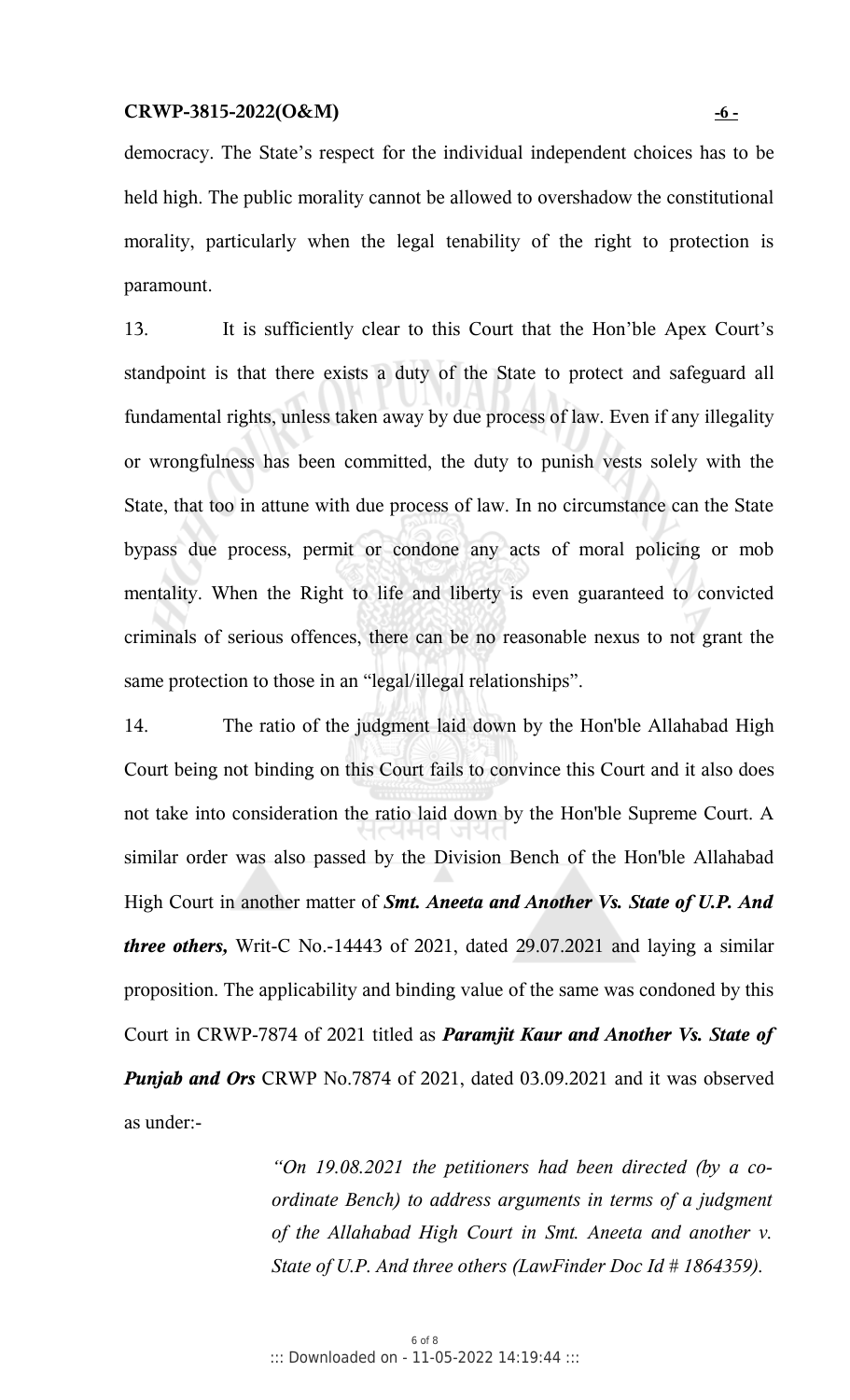*Learned counsel for the petitioners today submits that in the said judgment it has been observed that without obtaining a divorce, a spouse is not entitled to protection qua a relationship with another person.*

*With due respect, I find myself unable to agree with that, especially in view of the fact that the Supreme Court in Joseph Shine v.Union of India (Writ Petition (Criminal) no.194 of 2017, decided on 27.09.2018) , has struck down Section 497 of the IPC as being has been unconstitutional and violative of Articles 14, 15 and 21 of the Constitution of India, (the said provision being one providing punishment for adultery)."*

Even otherwise, the Hon'ble Allahabad High Court in its above Division Bench judgment has not considered the law laid down by the Hon'ble Supreme Court expounding Article 21 of the Constitution of India. Hence, the judgment is *res-integra* insofar as the question of Article 21 is concerned. It thus cannot be held to lay down any ratio insofar as a right to protection of life and liberty granted by the Constitution of India under Article 21 is concerned.

15. Learned counsel for the petitioners states that a representation dated 21.04.2022 (Annexure P-6) has also been submitted by the petitioners to the respondent No.2- Superintendent of Police, Panipat.

16. Learned State counsel has no objection if appropriate direction for providing requisite protection to the petitioners is given.

17. Without examining the question of legality and validity of the marriage and expressing any opinion thereon, the petition is disposed of with the directions to respondent No.2-Superintendent of Police, Panipat to look into the grievances of the petitioners as set out in the petition and also expressed in the representation dated 21.04.2022 (Annexure P-6) and take appropriate action for protection of their lives and liberty as may be warranted by the circumstances.